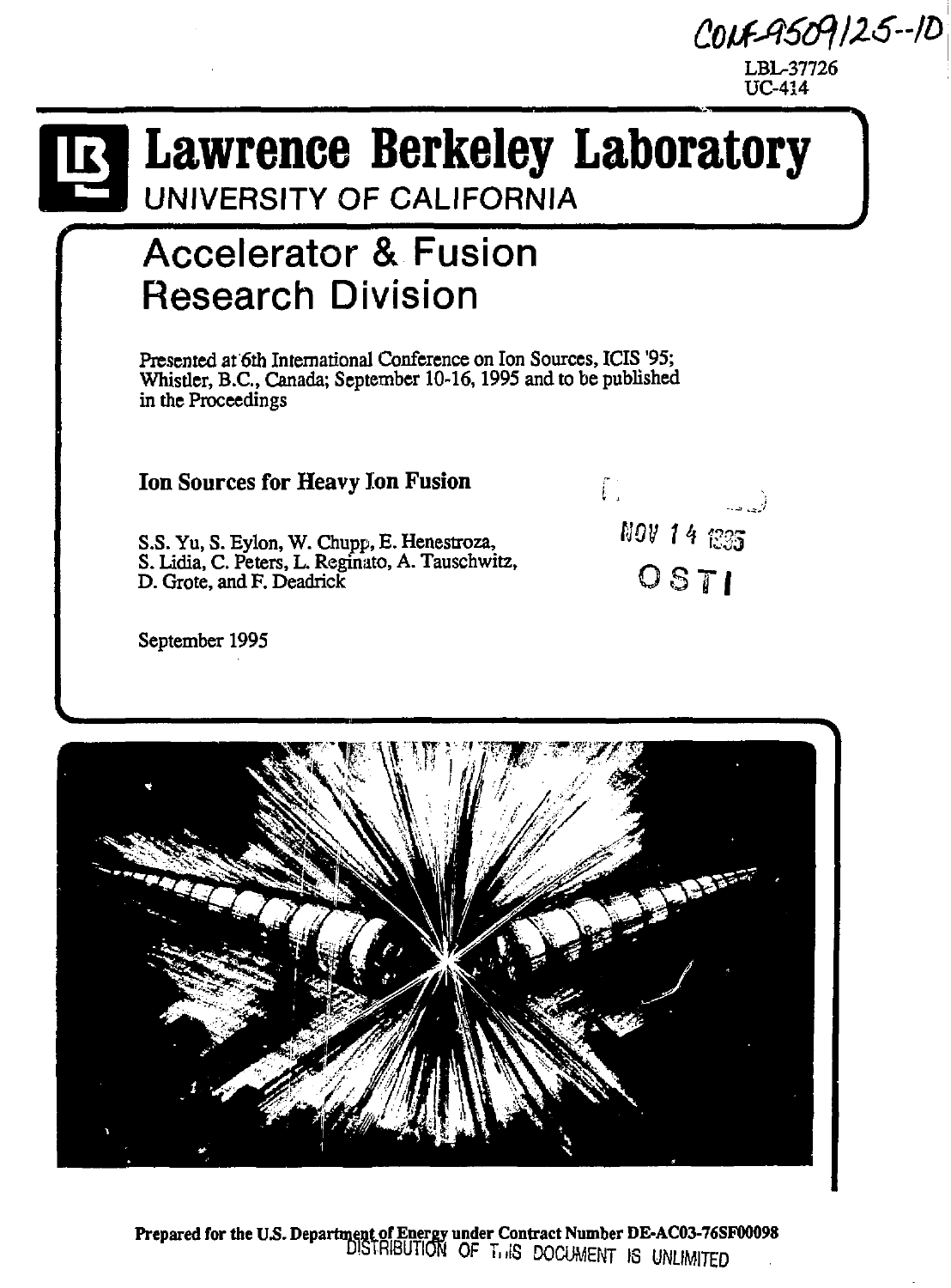#### **DISCLAIMER**

**This document was prepared as an account of work sponsored by the United Stales Government. While this document is believed to contain correct information, neither the United States Government nor any agency thereof, nor The Regents of the University of California, nor any of their employees, makes any warranty, express or implied, or assumes any legal responsibility for the accuracy, completeness, or usefulness of any information, apparatus, product, or process disclosed, or represents that its use would not infringe privately owned rights. Reference herein to any specific commercial product, process, or service by its trade name, trademark, manufacturer, or otherwise, does not necessarily constitute or imply its endorsement, recommendation, or favoring by the United States Government or any agency thereof, or The Regents of the University of California. The views and opinions of authors expressed herein do not necessarily state or reflect those of the United States Government or any agency thereof, or The Regents of the University of California.** 

**This report has been reproduced directly from the best available copy.** 

**Lawrence Berkeley National Laboratory is an equal opportunity employer.**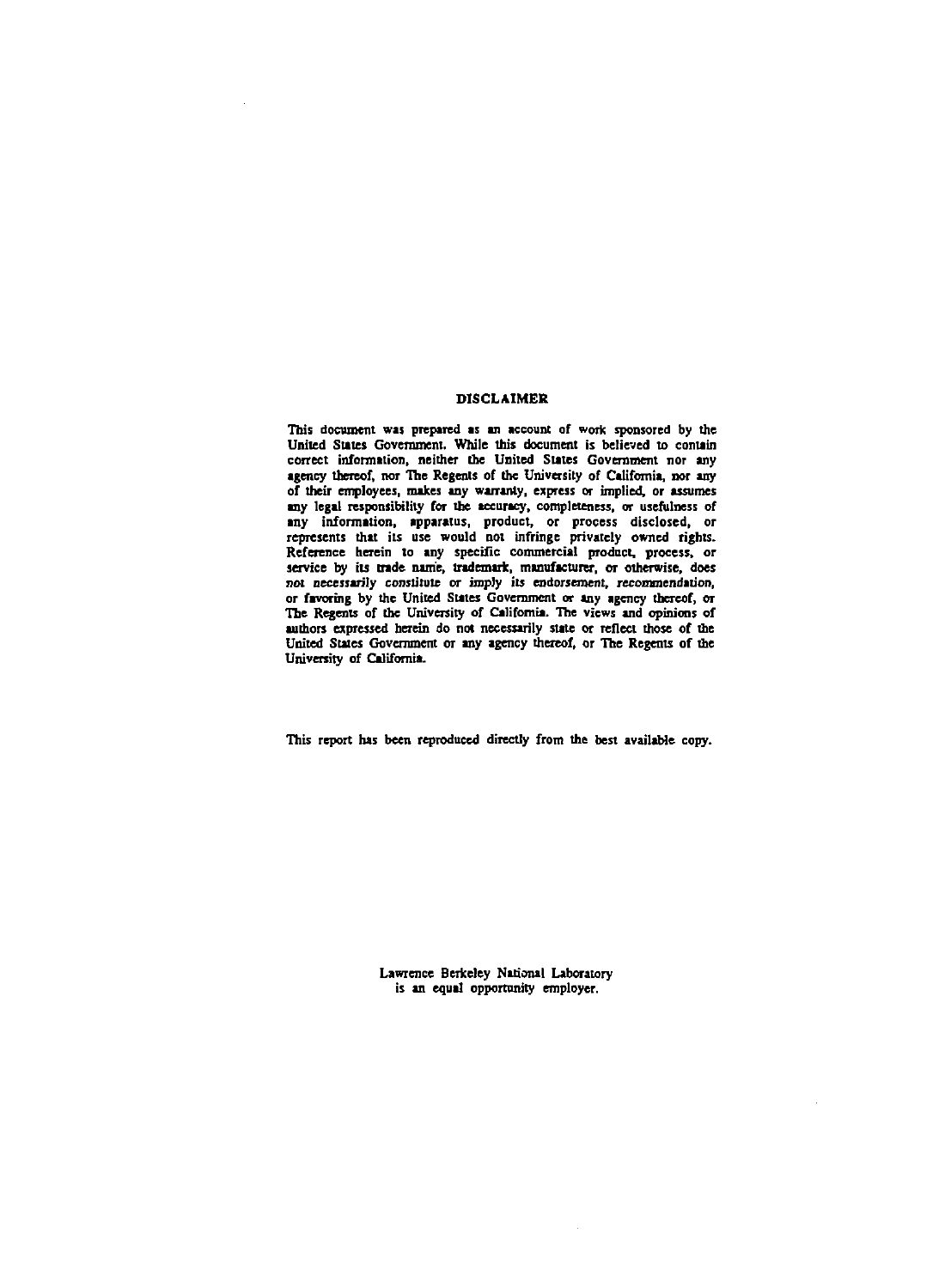LBL-37726 UC-414

#### Ion Sources for Heavy Ion Fusion

Simon S. Yu, S. Eylon, W. Chupp, E. Henestroza, S. Lidia, C. Peters, L. Reginato, and A. Tauschwitz

> Accelerator and Fusion Research Division Lawrence Berkeley National Laboratory University of California Berkeley, California 94720

> > D. Grote and F. Deadrick

Lawrence Livermore National Laboratory University of California Livermore, CA 94550

September 1995

This work was supported by the Director, Office of Energy Research, Office of Fusion Energy, of the U.S. Department of Energy under Contract No. DE-AC03-76SF00098.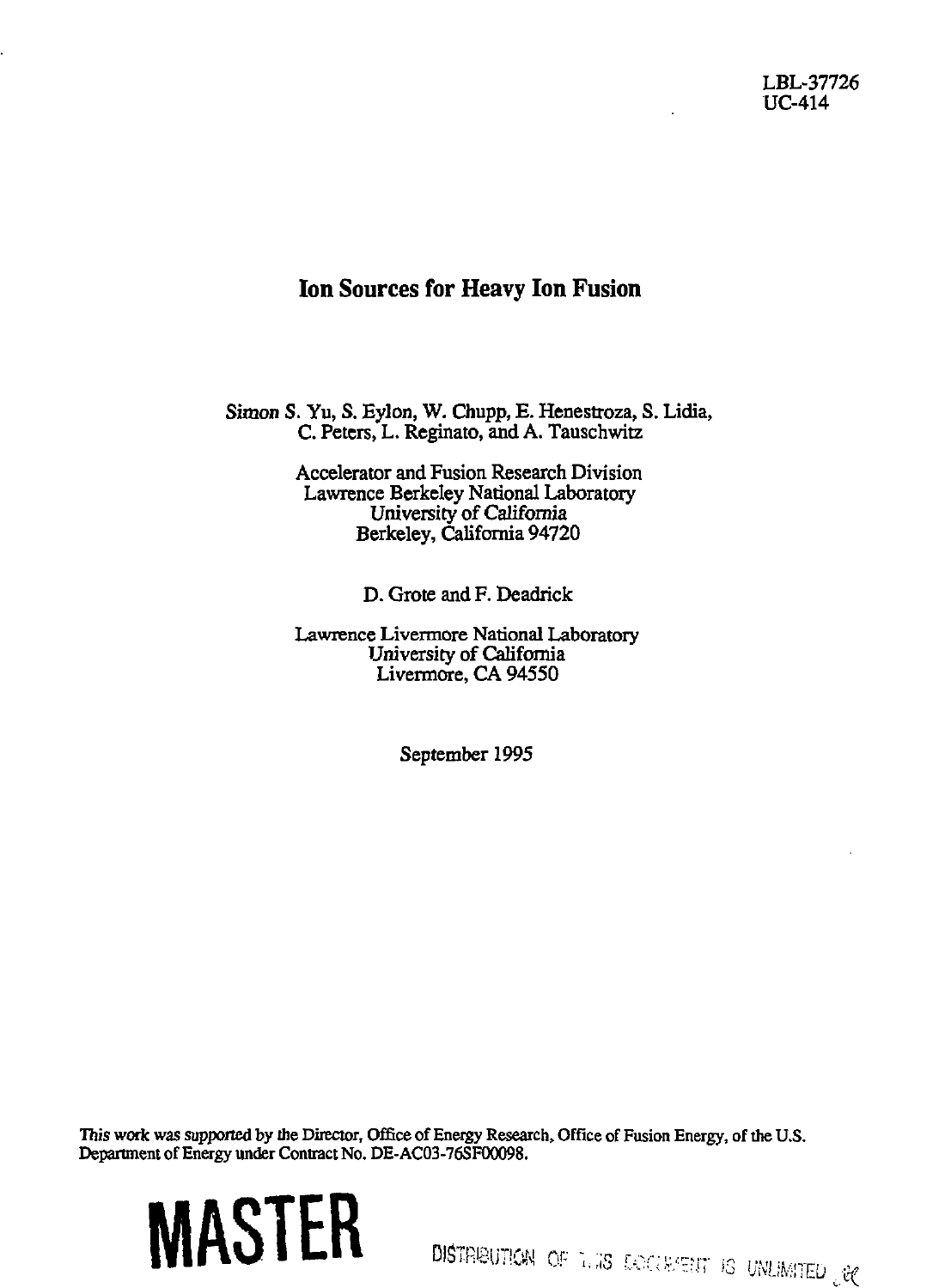#### **ION** SOURCES FOR HEAVY ION FUSION

Simon S. Yu, S. Eylon, W. Chupp, E. Henestroza, S. Lidia, C. Peters, L. Reginato, A. Tauschwitz Lawrence Berkeley National Laboratory D. Grote, F. Deadrick

#### Lawrence Livermore National Laboratory

#### Abstract

The development of ion sources for heavy ion fusion will be reported with particular emphasis on a recently built 2 MV injector. The new injector is based on an electrostatic quadrupole configuration, and has produced pulsed K+ ions of 950 mA peak from a *6.7"* curved alumino silicate source. The ion beam has reached 2.3 MV with an energy flatness of  $\pm 0.2\%$  over 1  $\mu$ s. The measured normalized edge emittance of less than  $1 \pi$  mm-mr is close to the source temperature limit. The design, construction, performance, and comparisons with three-dimensional particle-in-cell simulations will be described.

#### I. Introduction

The goal of inertial confinement fusion with heavy ion drivers is to deliver several megajoules of heavy ions at 5 to 10 GeV onto a target several mm in spot-size to initiate thermal implosion. The induction linac approach to the heavy ion accelerator, pursued over the past two decades in the U.S. is based on a multiplebeam scenario, where a number of high current ion beams, several tens of microseconds in length, are produced, accelerated, longitudinally compressed, and possibly combined, and eventually focused onto the target at a pulse length of the order of ten nanoseconds. The ILSE (Induction Linac Scaled Experiments) project [1]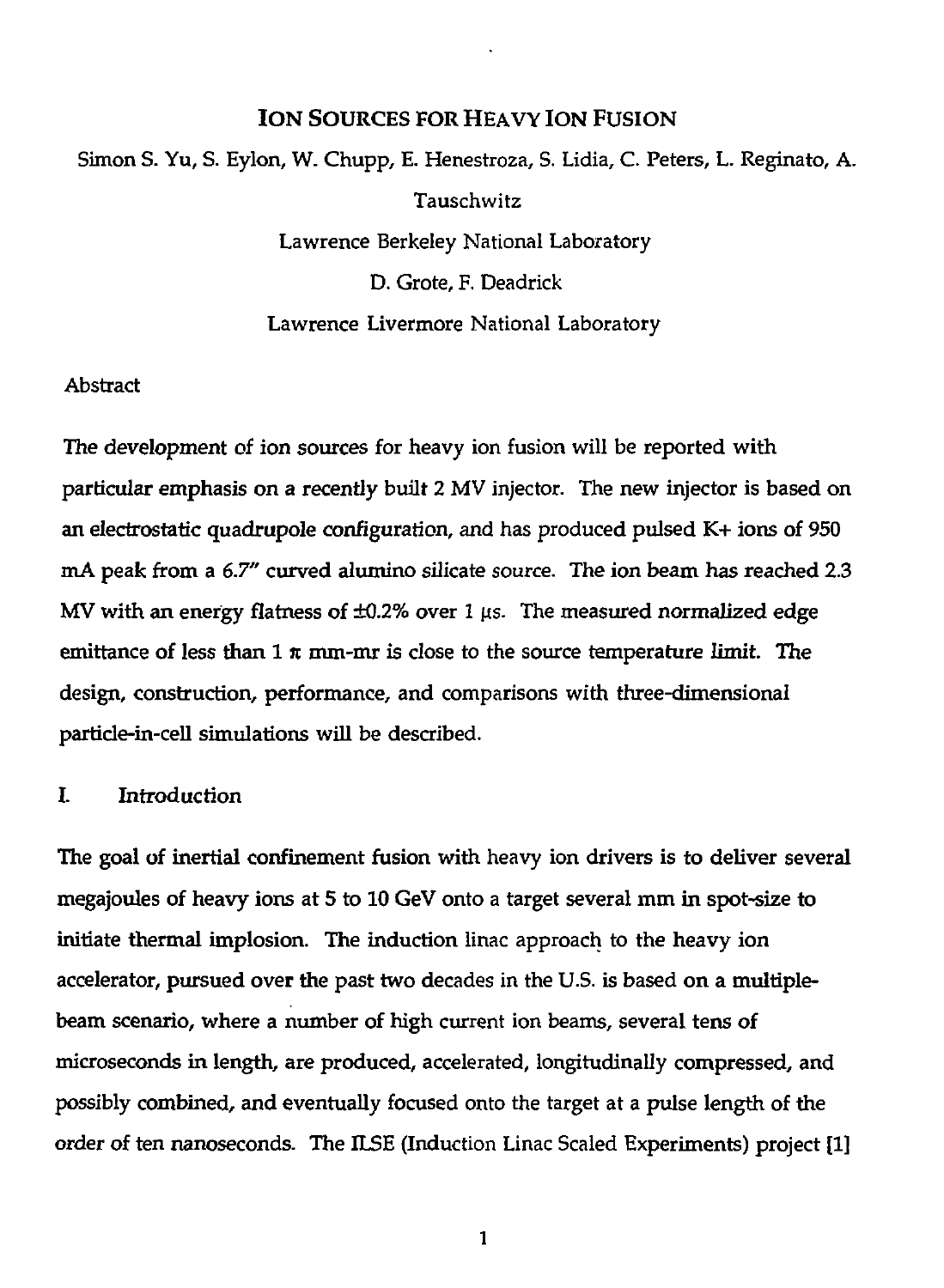has been proposed as a 10 MeV 4-beam prototype that will test all key physics and engineering issues in a fusion driver, and Elise, the first 5 MeV of ILSE has been approved. Physics and engineering designs are progressing in earnest. The frontend of Elise is a one-beam injector which has been built and operated for nearly two years [2]. The present paper covers the development of ion sources within the context of ILSE/Elise, with emphasis on the 2 MeV injector.

#### H. Ion Source Requirement for HIF

Although ILSE and Elise are low energy machines, to provide meaningful tests for the full driver, it was determined from the outset that the energy, current, and emittance of the injector should be the same as the full-scale machine. Thus, the energy required was set at 2 MeV, the line charge density at 0.25 *\iC/m* (which translates to 790 mA of singly charged potassium ions), and a normalized edge emittance of less than  $1 \pi$  mm-mr. The ILSE injector was to have a pulse length of about 1 usee, which is much shorter than the full-scale driver, and was a -ompromise reached for cost reasons. Nevertheless, as a driver demonstration, it is essential to show that the desired parameters can be attained over the entire microsecond pulse, and that the head-to-tail variation be minimal. Furthermore, the source must have long lifetime as required for a fusion power plant.

When the source development for ILSE started several years ago, several approaches, including plasma and vapor sources, were pursued in parallel. Hot plate alkali ion sources were found to satisfy the ILSE requirements [3] and potassium and cesium alurnino-silicate sources have been fabricated and deployed in the 2 MeV injector as well as several other smaller machines at LBNL and LLNL.

From the point of view of minimizing emittance, it would be advantages to have small, high-density sources. However, the simultaneous requirements of high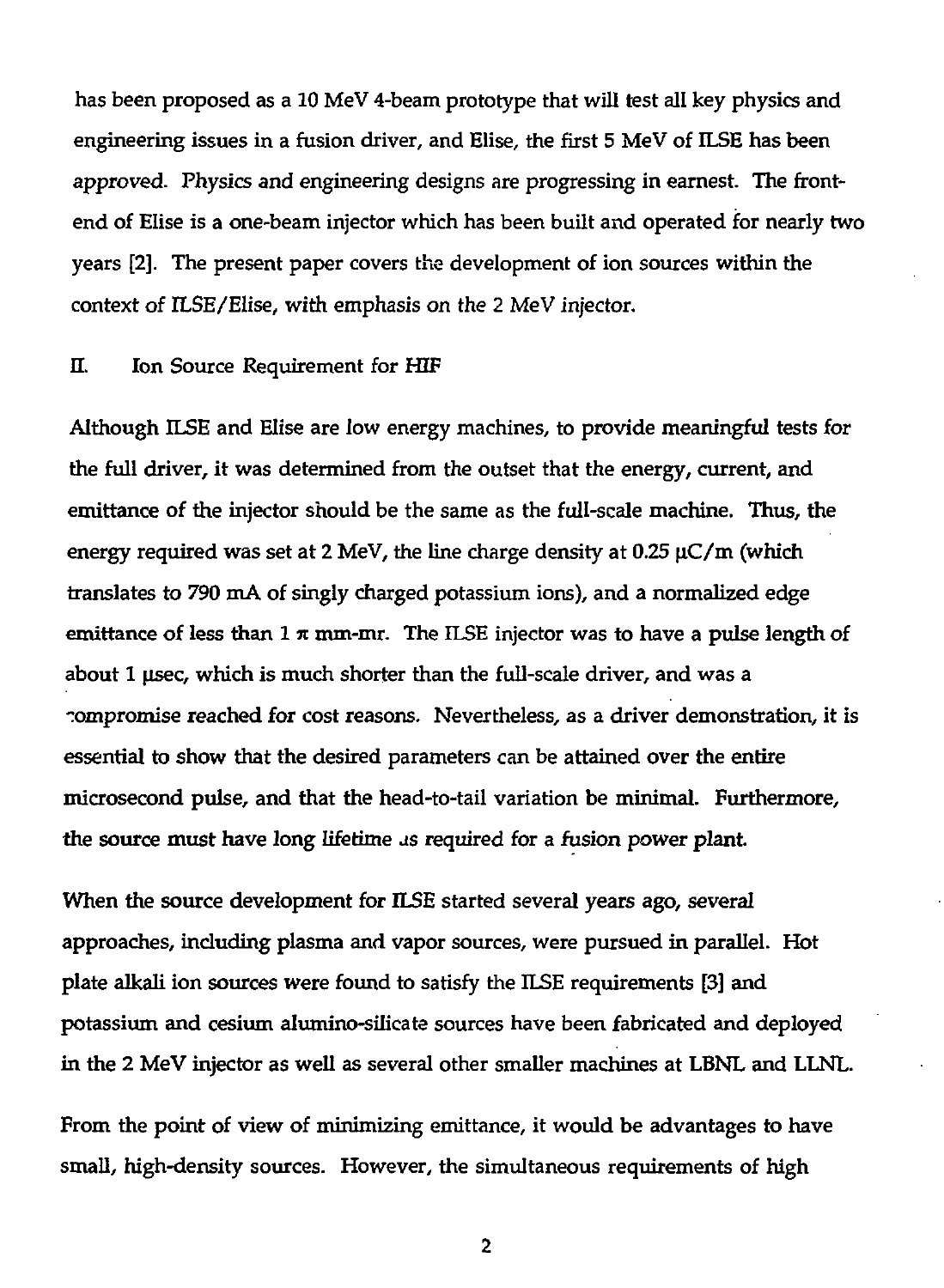energy and high current make the high voltage engineering a technical challenge, and a conservative approach would be to start with relatively low accelerating gradients. This in turn implies low current density and therefore, large sources. Earlier tests with 1" sources have demonstrated current densities of nearly 20 mA/cm<sup>2</sup> , good emission uniformity and long life. The fabrication of large current sources was an additional effort which we undertook in conjunction with the injector development.

#### III. Fabrication of Large Thermonic Ion Emitters

We describe a procedure for producing high quality alkali atom ion emitters for use in space charge limited ion guns - the emitter consisting of a sintered tungsten disk coated with an alkali-atom aluminosilicate.

As a first step, sintered tungsten *("80%* density) is machined to a specified size and shape as prescribed by the ion gun diode geometry and ion optics. After machining, the surface is restored to its original porosity (~20%) by chemical or electrolytic etching. This is followed by a chemical neutralizing procedure and prolonged rinsing in distilled water.

Prior to coating, the emitter plate is then thoroughly vacuum de-gassed in a vacuum furnace, gradually raising the temperature to 1200°C to 1500°C and holding until the pressure is stabilized. After cooling and removal from the furnace the emitter plate is kept clean and dry until coated.

The aluminosilicate emitter material is prepared by following a procedure utilized by R.K. Feeney et al. [4] Utilizing the highest purity chemical compounds readily available, we mix stoichiometric quantities of the constituent compounds according to the assumed reaction,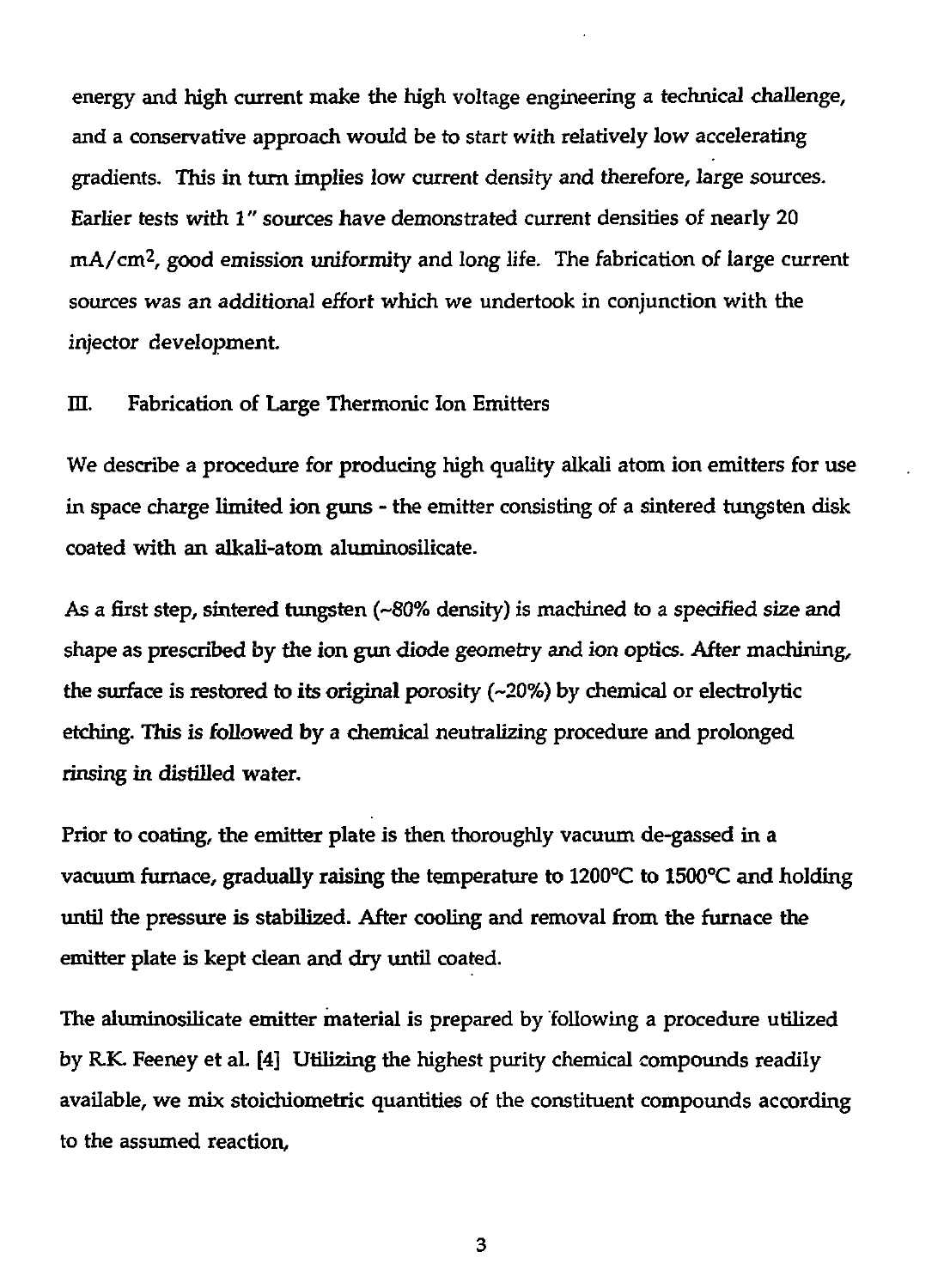#### $X2CO3 + Al2O3 + 4SiO2 \rightarrow X2O$  • Al $2O3$  •  $4SiO2 + CO2$

where X is the desired alkali atom (Potassium is the relevant atom in this present case.) After thorough mechanical mixing, the material is placed in a high alumina crucible and fired at 1200°C - 1500°C in a resistance heated air-atmosphere furnace. After the evolution of carbon dioxide generated during the reaction ceases, the crucible is slowly cooled. The aluminosilicate is most easily removed by breaking the crucible and chipping away the a'.uminosilicate. This material is then ground in a mortar until it will pass through a 200 mesh sieve. (A small portion is further ground to pass through a 400 mesh sieve.)

The coating is carried out by making a slurry of the powder and deionized water and building up the surface to the desired thickness by repeated brushing. The <400 mesh material is applied first in order to provide better surface penetration. An adequate amount must be applied to allow for a final surfacing.

After a partial drying period the emitter plate is mounted in a lathe chuck and scraped to a final surface contour (either spherically concave or flat), as required of uniform thickness. The initial drying phase is then completed at low temperature (40°C - 100°C) for approximately 24 hours. (A rapid drying cycle will generate surface cracks.)

The final step in the process is to install the emitter plate in a vacuum furnace with a reference thermocouple in contact with the outer edge of the emitter plate. The temperature is gradually raised to 1550°C - 1575°C and held for a one hour period. It is then cooled to ambient temperature.

IV. Beam Extraction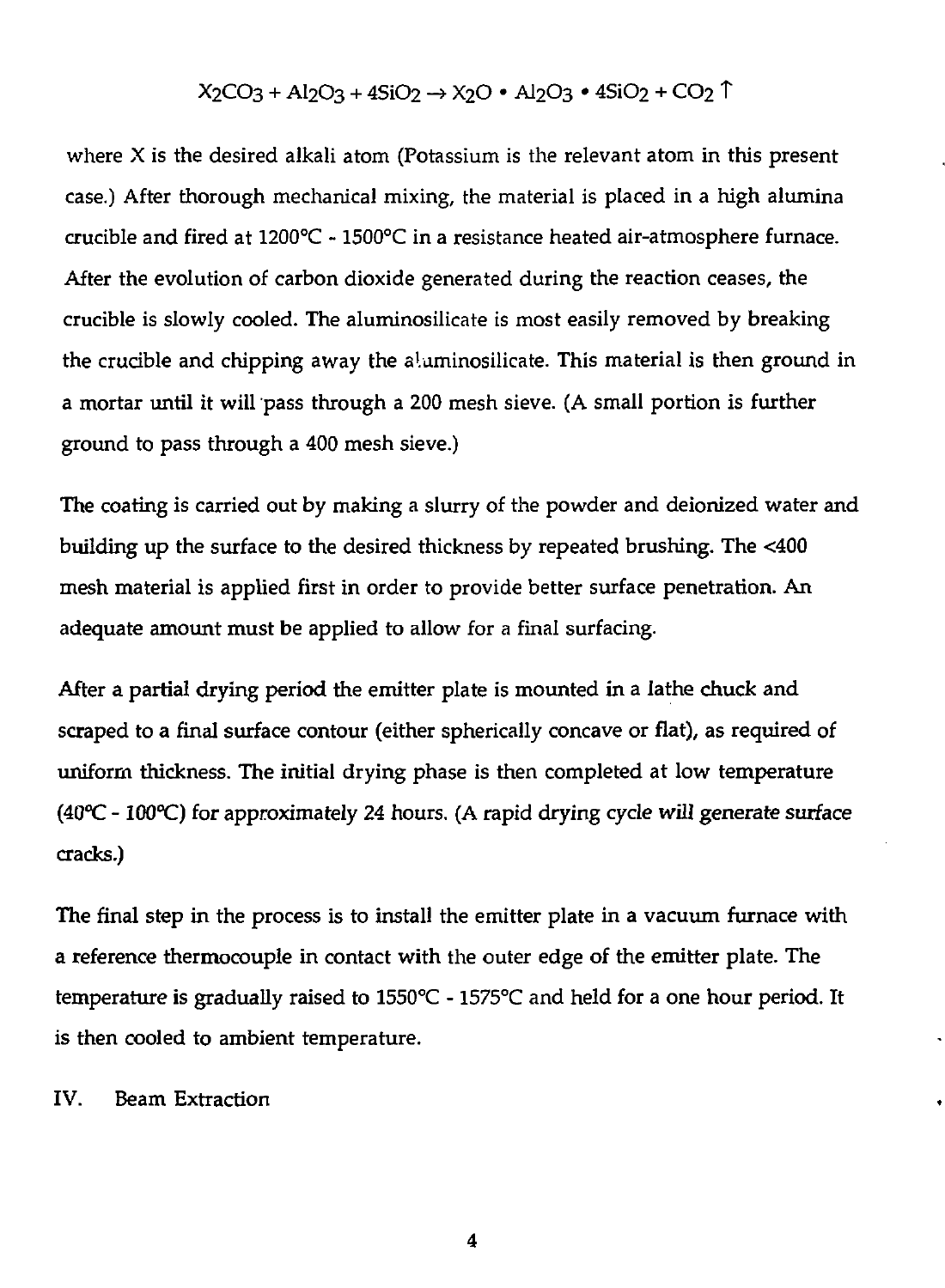The 2 MeV injector consists of two-parts, an axisymmetric diode front-end that extracts and accelerates the ion beam to 750 keV and an electrostatic quadrupole (ESQ) section which consists of four quadrupoles arranged to provide strong focusing and at the same time accelerate the ion beam to 2 MeV. (See Figure 1.)

#### FIGURE 1

The diode as well as the ESQ section are powered by a 2 MeV Marx designed and constructed to provide a 4 *\is* flat-top. This relatively long flat-top guarantees that the ion energy is constant during the 1 us pulse extraction time as well as the subsequent 2 µs when the ion beam traverses the long ESQ column.

Extraction is provided by a separate pulser. (See Figure 2.) Our design was motivated by the desire to have an energy and current flat-top without the introduction of a grid (with its associated reliability and emittance spoilage issues). Prior to beam extraction, the source assembly is set to -80 kV relative to an extraction electrode which is at Marx voltage. The negative surface field from the DC bias inhibits ion emission even while the positive Marx voltage is being turned on. Beam extraction is initiated by a +160 kV pulser which floats on top of the negative DC bias at the source assembly. This new pulser consists of a 5:1 voltage step-up transformer with a tunable inductance to generate a 1 jis flat-top. The pulser was a compact design made to fit into the limited space of a high-voltage "dome." The primary function of the extraction electrode is to provide a "gridless grid," but is also carefully shaped to optimize the beam optics.

#### FIGURE 2

V. Beam Optics Design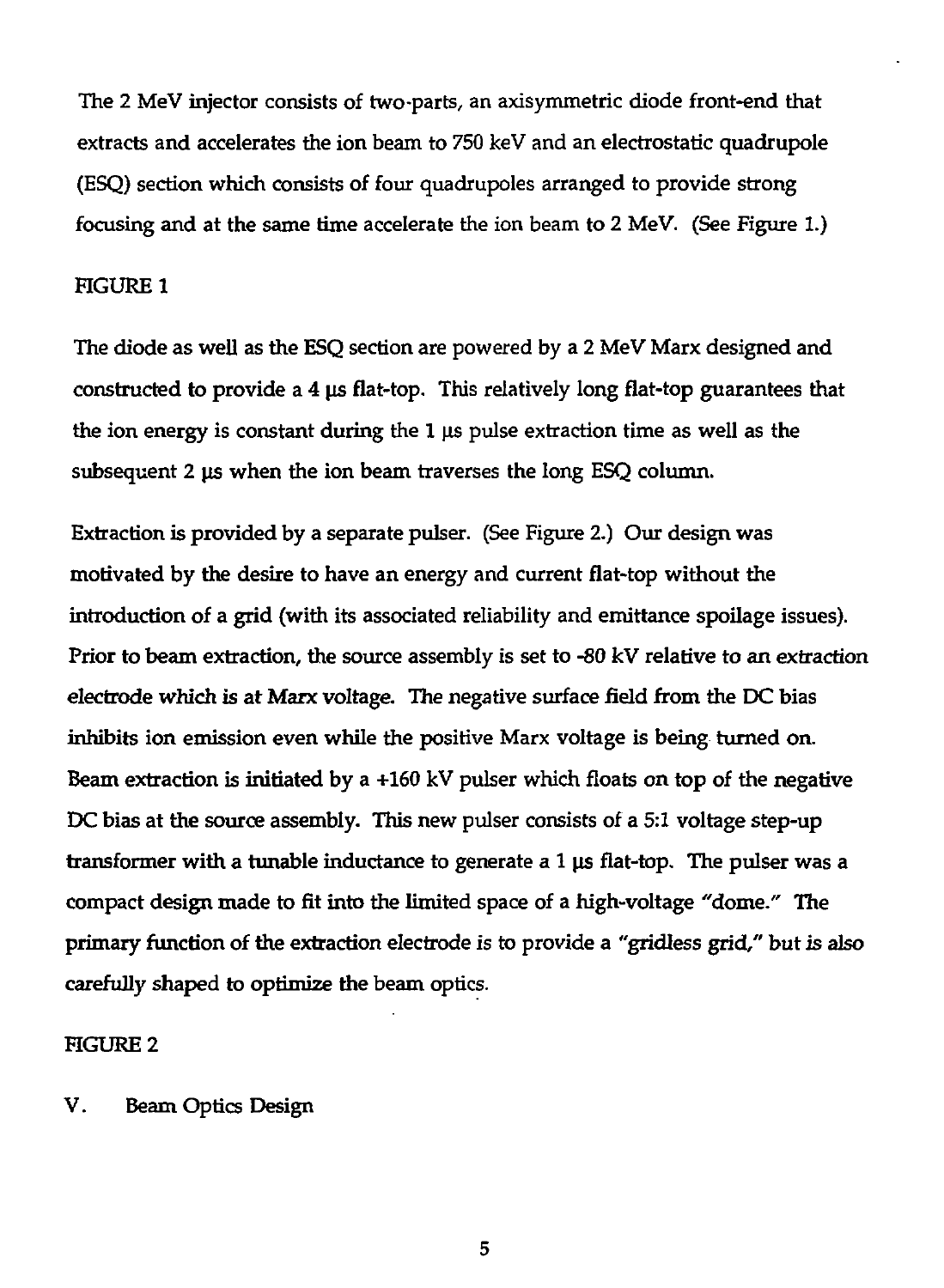Our design goal for normalized beam edge emittance was  $1 \pi$  mm-mr. The emittance at source (0.1 eV) is 0.3 *%* mm-mr. Very little emittance growth can be allowed as the beam traverses the diode and ESQ column. Thus, careful design with EGUN was performed to ensure minimal emittance growth in the diode ( $< 0.5 \pi$ ) mm-mr), and a 3-D partide-in-cell code, WARP3D, was used to optimize beam optics through the ESQ column [5]. The final emittance at exit is somewhat current dependent, but is as low as *0.6 n* mm-mr, and is less than 1 *n* mm-mr over a broad parameter range around the design point.

#### VI. High Voltage Engineering

Reliable injector performance requires great care in the engineering of all components within as well as around the ceramic column. The alumina column consists of brazed structures with  $11/2$ " rings separated by thin niobium rings in the diode section, and 3" rings in the (lower gradient) ESQ sections. Thick stainless steel and copper shields on the vacuum side of the column were carefully shaped to block unwanted X-rays and secondary electrons. The shields together with all the electrodes were computer-designed to have no more than 60 kV/cm surface fields (with the exception of the extraction electrode tips in the diode where the field is as high as 80 kV/cm). Outside the column, we have 80 psi of  $SF<sub>6</sub>$  and the column is protected with guard rings and metal-oxide-varisters.

#### VII. Injector Performance

The injector produced 800 mA at 2.15 MeV on the first day of operation. It has subsequently been tested at 950 mA and 2.3 MeV with no signs of having reached its ultimate limit of performance. The normalized edge emittance has been measured to be less than 1  $\pi$  mm-mr over a broad range of voltages and currents. The energy flatness can be tuned to ±0.15% over a 1 us flat-top and the current, beam envelope,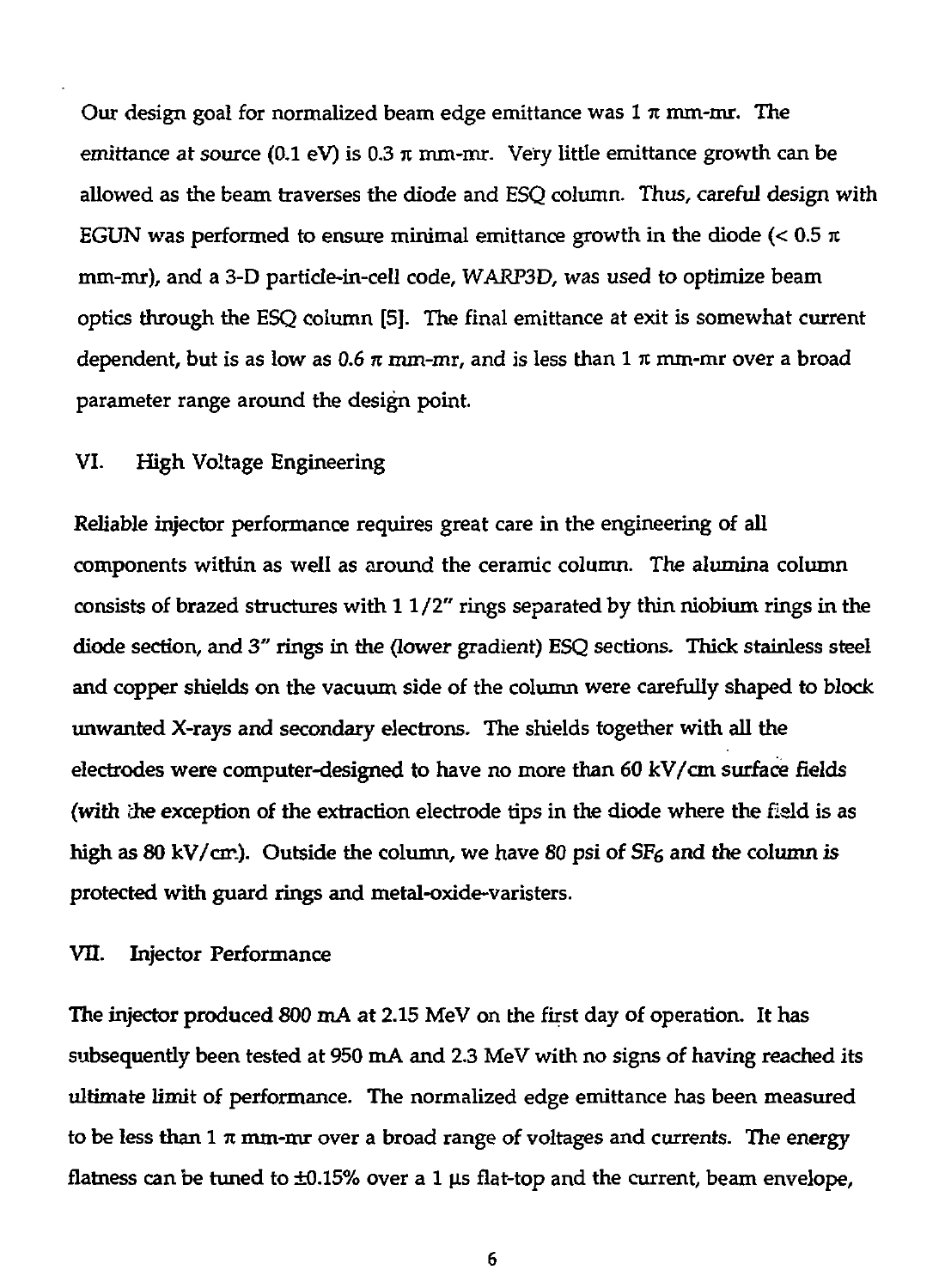and centroid displacement are very uniform over the beam body. (See figures *3, 4, &*  5.)

FIGURE 3

FIGURE 4

FIGURE 5

FIGURE 6

VIII. High Charge-State Ion Source Development

All the HIF ion source development up to this point has been focused on singly charged ions. Multiply charged ion sources (+2, +3) may have long-term economic advantages for a fusion-driver power plant. A high charge state injector system proposed by one of the authors (Eylon) [6] consists of a neutral gas "beam stripper" followed by a high charge state beam separator. (Figure 7) Preliminary experiments indicate that a substantial fraction of the singly charged ions are converted to *+2* and +3 species by passing the ion beam through a 2 cm thick beam stripper with 100 mT of He. 3-D particle-in-cell simulations show that a full-current beam with mixed ionic species can be passed through an electrostatic dipole separator consisting of two parallel plates along the beam line, beyond the stripper, and the resultant +2 and +3 beams can by totally separated from the +1 ions, each experiencing negligible emittance growth.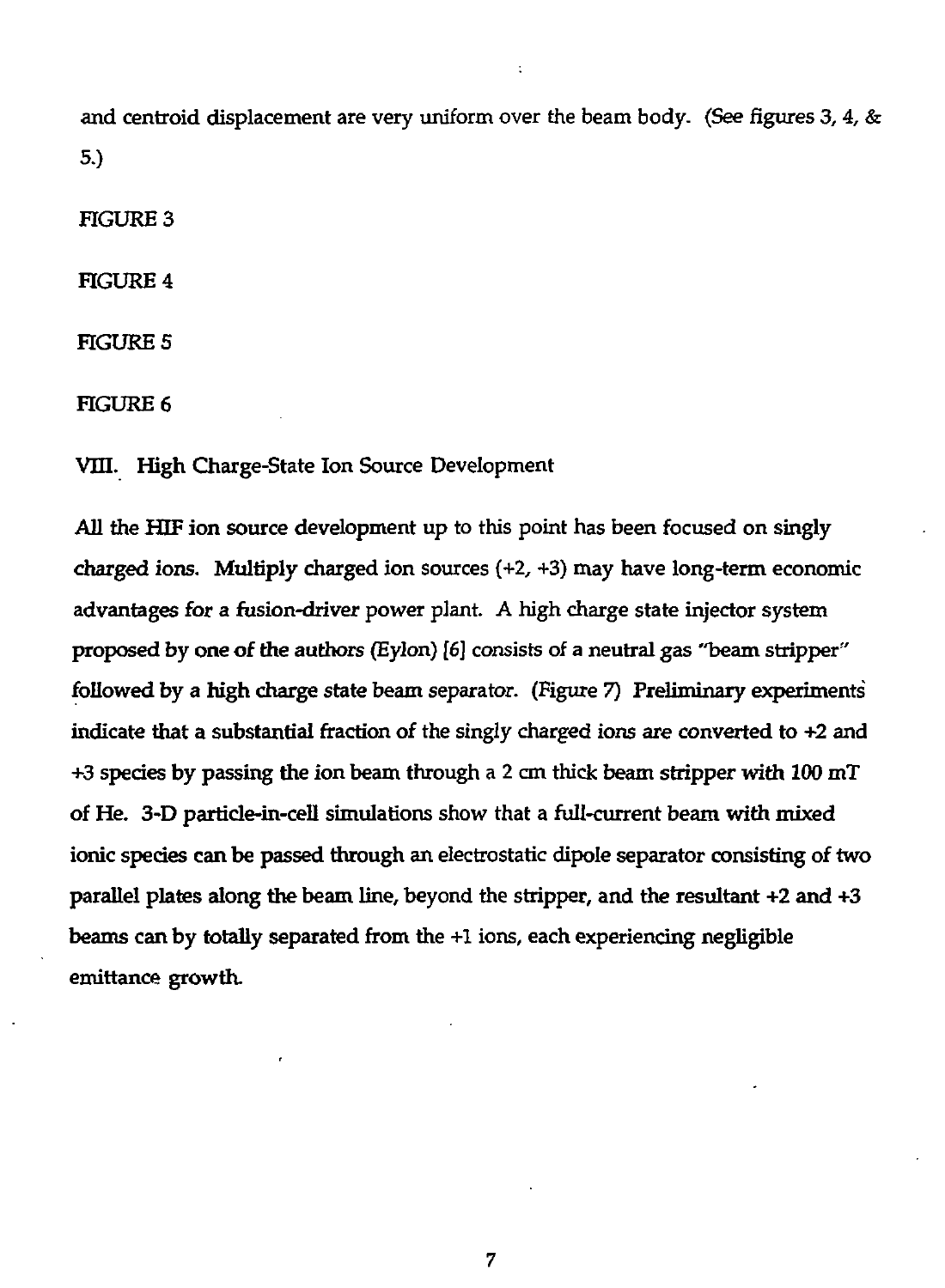#### REFERENCES

- [1] Induction Linac Systems Experiment (ILSE) Conceptual Design Report, Lawrence Berkeley National Laboratory, HIFAR Group, PUB-5364, February 1993.
- [2] S. Yu, et al., "Induction Accelerators and Injectors for Heavy Ion Fusion" (Heavy Ion Fusion 2 MeV Injector), presented to the 1995 Particle Accelerator Conference, May 1-5,1995, Dallas, Texas.
- [3] S. Eylon, et al., "Heavy ion fusion injector experiments," submitted to the International Symposium on Heavy Ion Inertial Fusion, Frascati, Italy, May 25-28,1993.
- [4] R.K. Feeney, W.E. Sayle II, J.W. Hooper, Rev. Sci. Insts. 47, 964, 1976.
- J5J S. Yu, et al., "High Current Injector for Heavy Ion Fusion, " submitted to the International Symposium on Heavy Ion Inertial Fusion, Frascati, Italy, May 25-28,1993.
- [6] S. Eylon, E. Henestroza, "A High Charge State Heavy Ion Beam Source for Applications in Heavy Ion Fusion," presented to the International Symposium on Heavy Ion Inertial Fusion, September 6-9,1995, Princeton, New Jersey.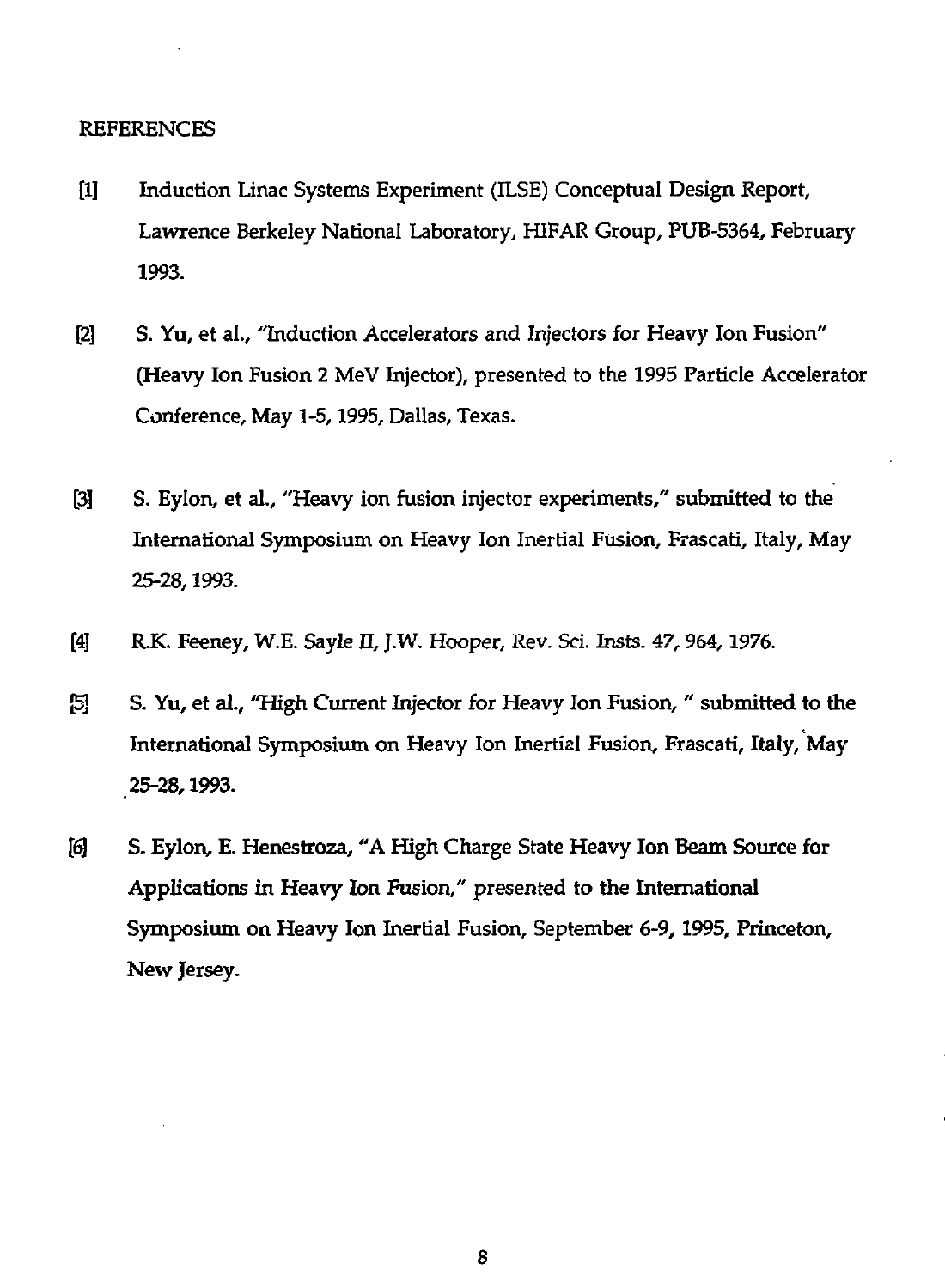**Author: Yu** 



**Figure 1. ESQ Injector**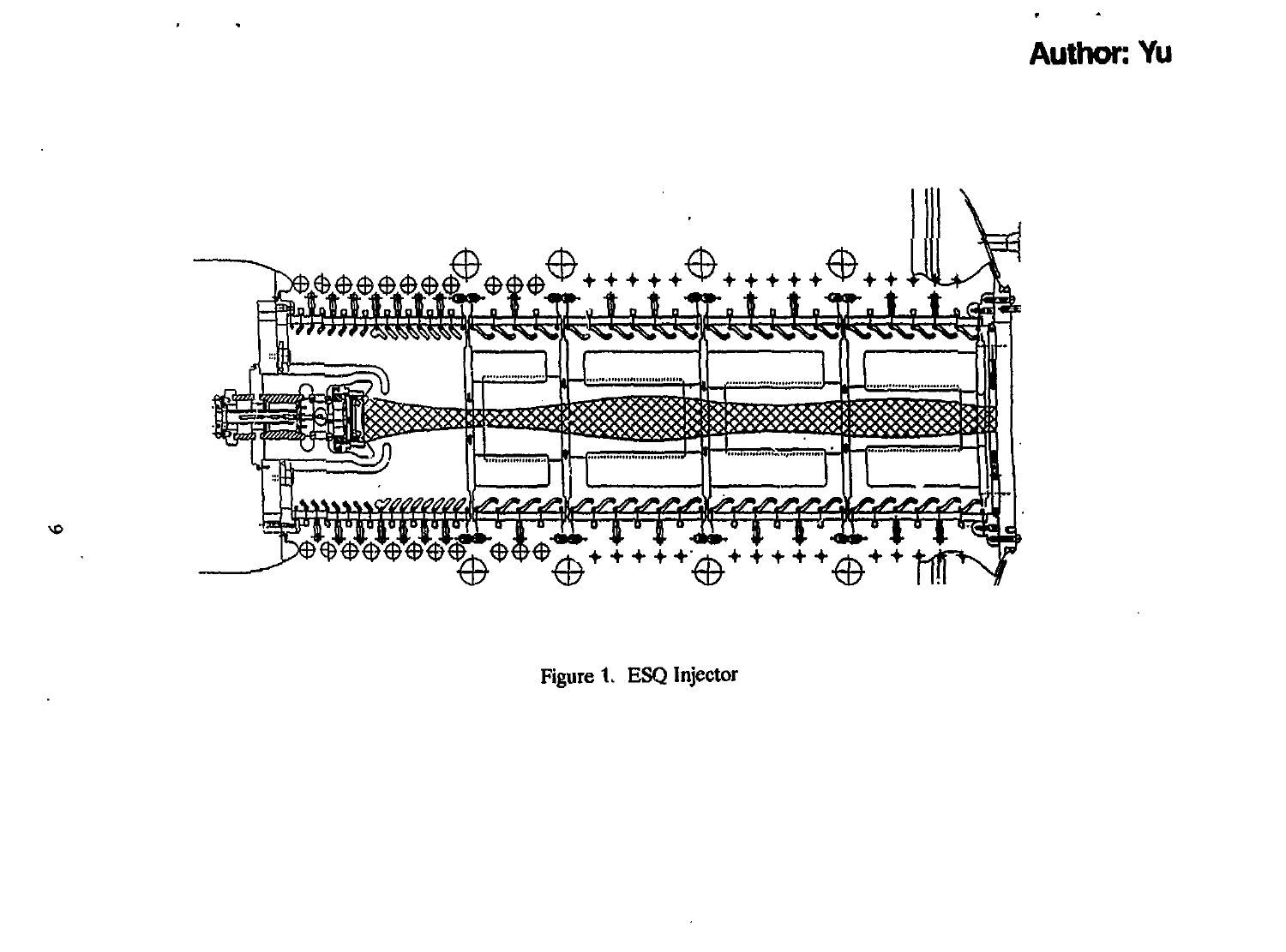Author: Yu Figure 2



**Figure 2. Ion source and beam extraction pulser**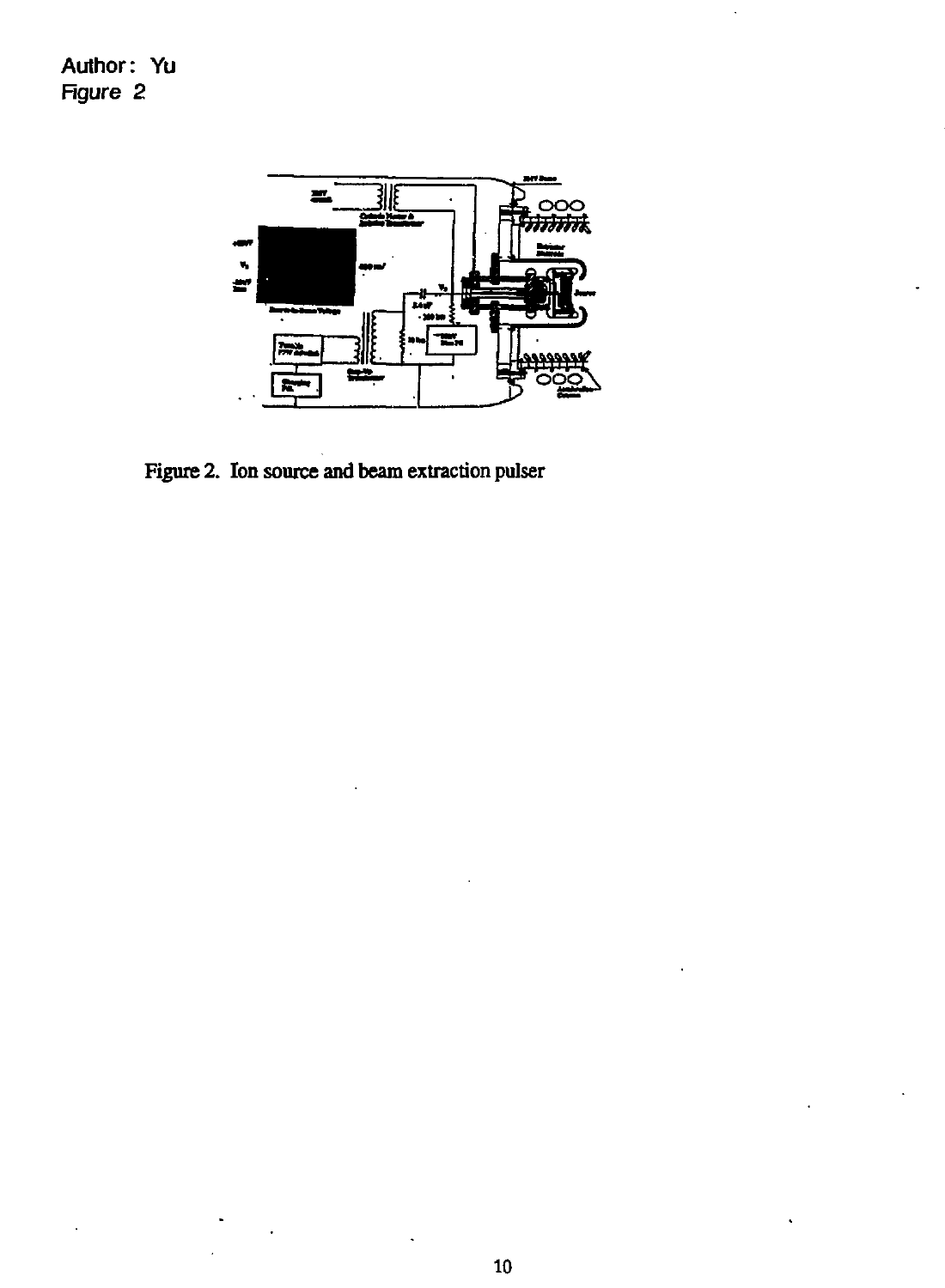Author: Yu Figure 3

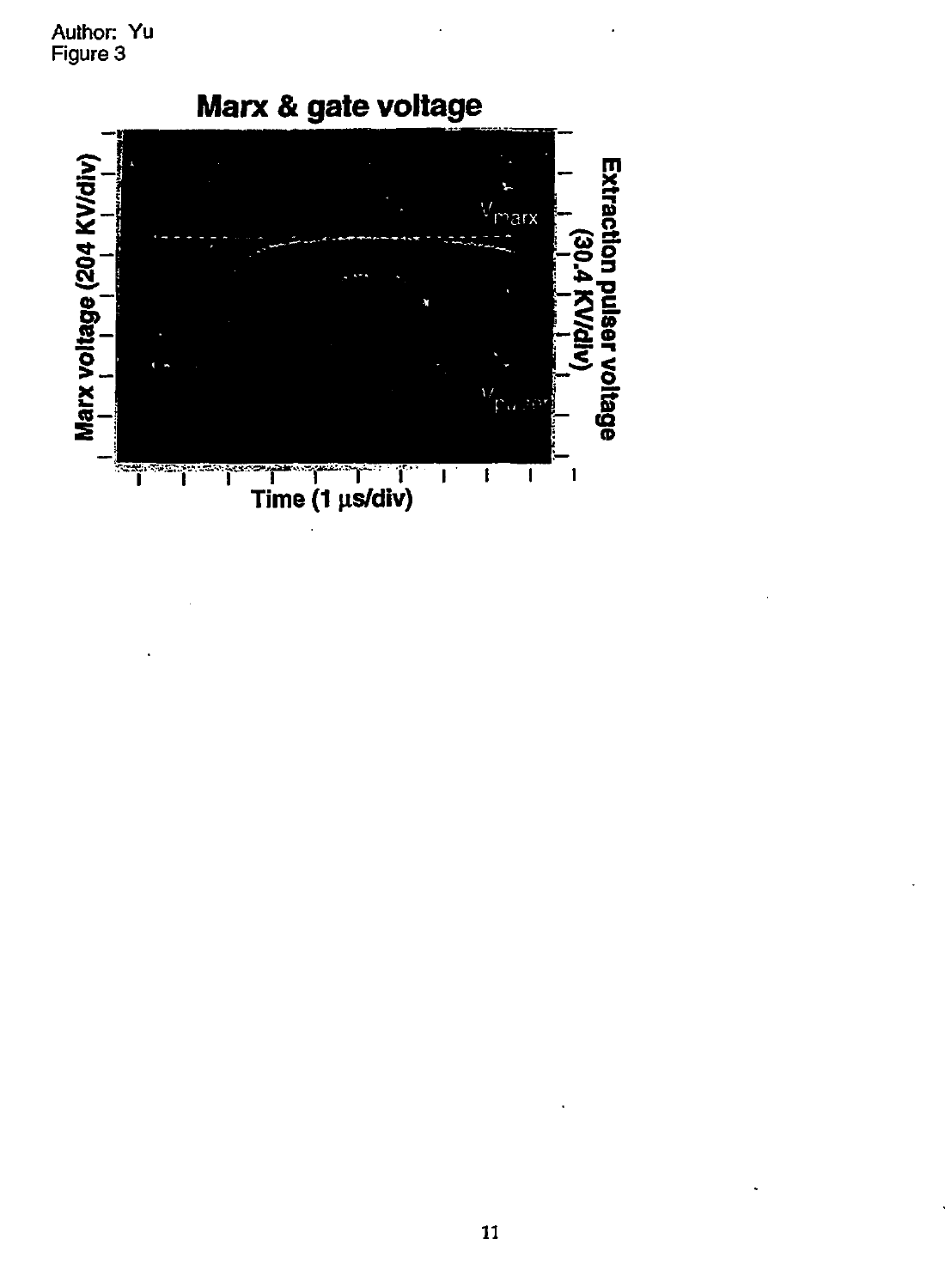Author: Yu Figure 4 **average beam energy THE T Kite at .t .t .t .t .t .t** R **fcai W» : 722.47 M**  750.0 reneration of the state of the contract of keV *±0.2%*   $710.0<sup>2</sup>$ 0.5  $\mu s$  2.60

 $\ddot{\phantom{a}}$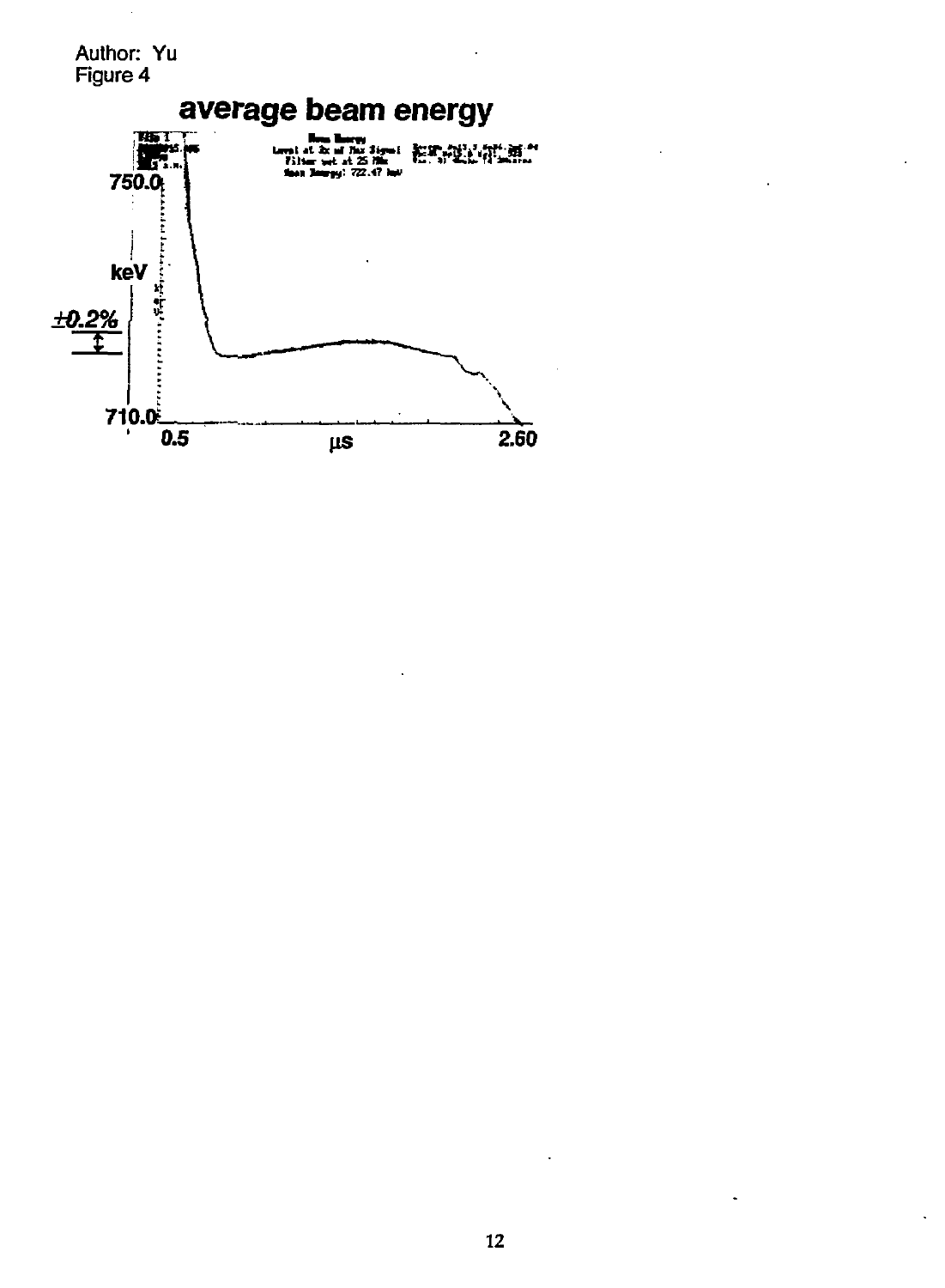**Author: Yu** 



**Figure 5. Beam current (measured & simulated)**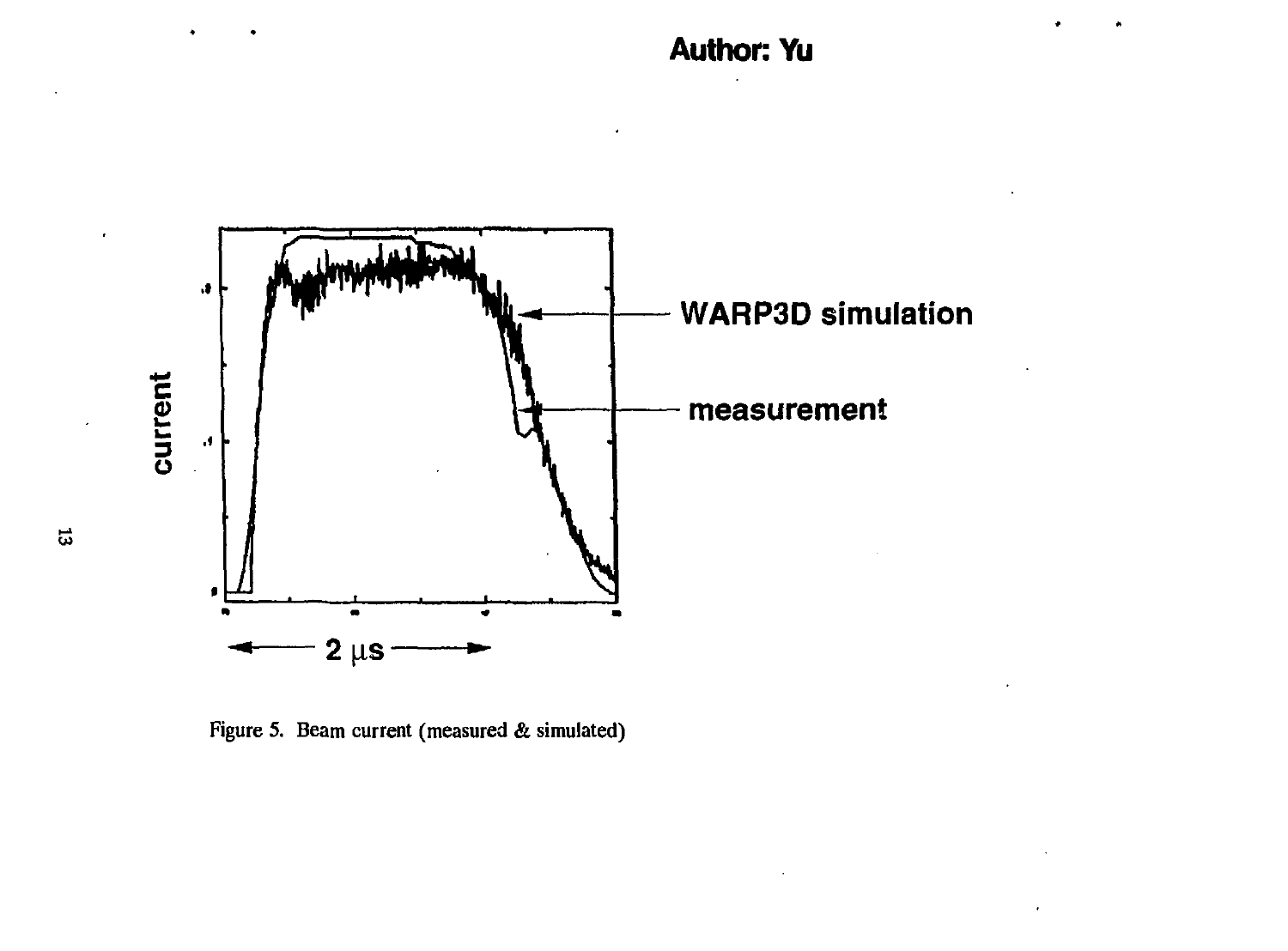# **o**  *JO* **\*"\* 3 <**